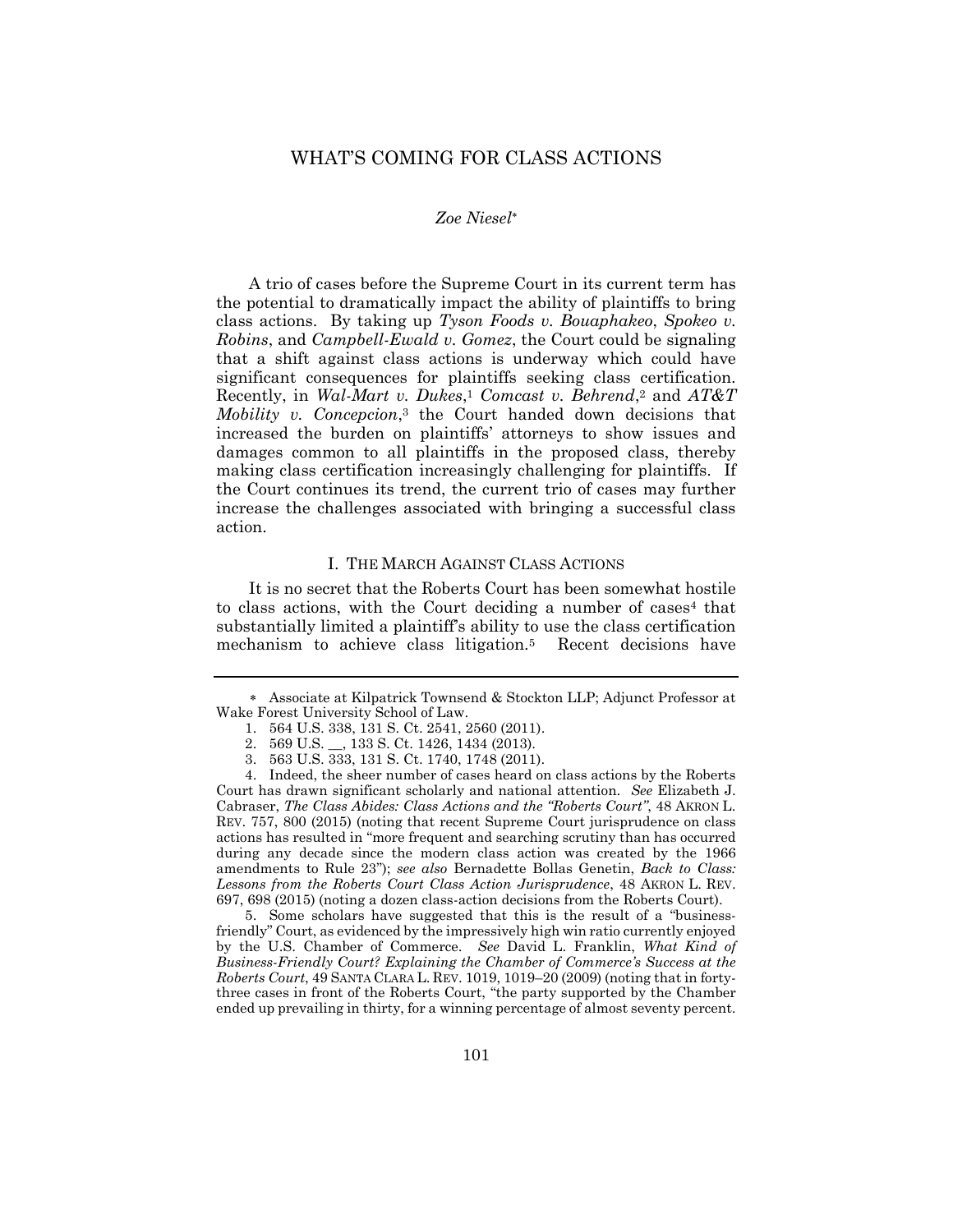typically involved a split among the justices in the vein of 5-4, with differing ideologies rearing their heads particularly high in this procedural context.6 Perhaps the most substantial, and most wellknown, example of this phenomenon came in *Wal-Mart v. Dukes*, which involved a 5-4 split in a case that substantially increased procedural hurdles for the plaintiff class.7 Specifically, the majority in *Dukes* found that variability in the plaintiff class, composed of female workers at Wal-Mart alleging sex discrimination, cut against the requirement for class certification that the class has "common questions of law or fact." <sup>8</sup> The class would need to show a "common contention" among them that was capable of class-wide resolution essentially, the resolution of that common contention would need to determine something central to the claims of all class members in one blow. The result of this decision has increased the burden on the plaintiffs to sort through the merits before seeking certification of the class and determine the common factual threads of the class.

*Dukes* is perhaps best seen as an example of using class certification as a sword against the class-action mechanism—by substantially increasing the burden of class certification, it is more difficult to find the claims or resources to maintain this type of suit.<sup>9</sup> Additional cases in the past ten years have further shaped the classaction mechanism. *AT&T Mobility v. Concepcion* involved a 5-4 split in which the Court held that the Federal Arbitration Act preempted California state law regarding the unconscionability of class-action waivers in consumer arbitration agreements.<sup>10</sup> *Comcast v. Behrend* implicated the question of whether a court could certify a class without sufficient admissible evidence that damages may be measured on a class-wide basis.11 The class had been certified by the district court, but the Supreme Court determined that the lower court failed to hear argument against certification and failed to determine whether the plaintiffs' proposed method to quantify damages was

This is a very impressive win/loss ratio for any amicus other than the United States"); *id.* at 1029–31 (noting that in *Merrill Lynch, Pierce, Fenner & Smith, Inc. v. Dabit*, a Roberts Court case holding that the Securities Litigation Uniform Standards Act of 1998 preempted state law securities class actions, the Chamber argued that securities class actions were essentially an "economic horror show").

<sup>6.</sup> In some sense, because the class action is utilized in situations where plaintiffs would not normally be attempting to sue individually, changes in the class-action procedure "[are] not only a change in procedure, but also a change in liability." Brian T. Fitzpatrick, *The End of Class Actions?*, 57 ARIZ. L. REV. 161, 166 (2015).

<sup>7.</sup> *See* Wal-Mart Stores, Inc. v. Dukes, 131 S. Ct. 2541, 2541 (2011).

<sup>8.</sup> *See id.* at 2550–52.

<sup>9.</sup> Genetin, *supra* note 4, at 702 (noting a "front-loading" of class-action litigation).

<sup>10.</sup> AT&T Mobility LLC v. Concepcion, 131 S. Ct. 1740, 1740 (2011).

<sup>11.</sup> Comcast Corp. v. Behrend, 133 S. Ct. 1426, 1432–1433 (2013).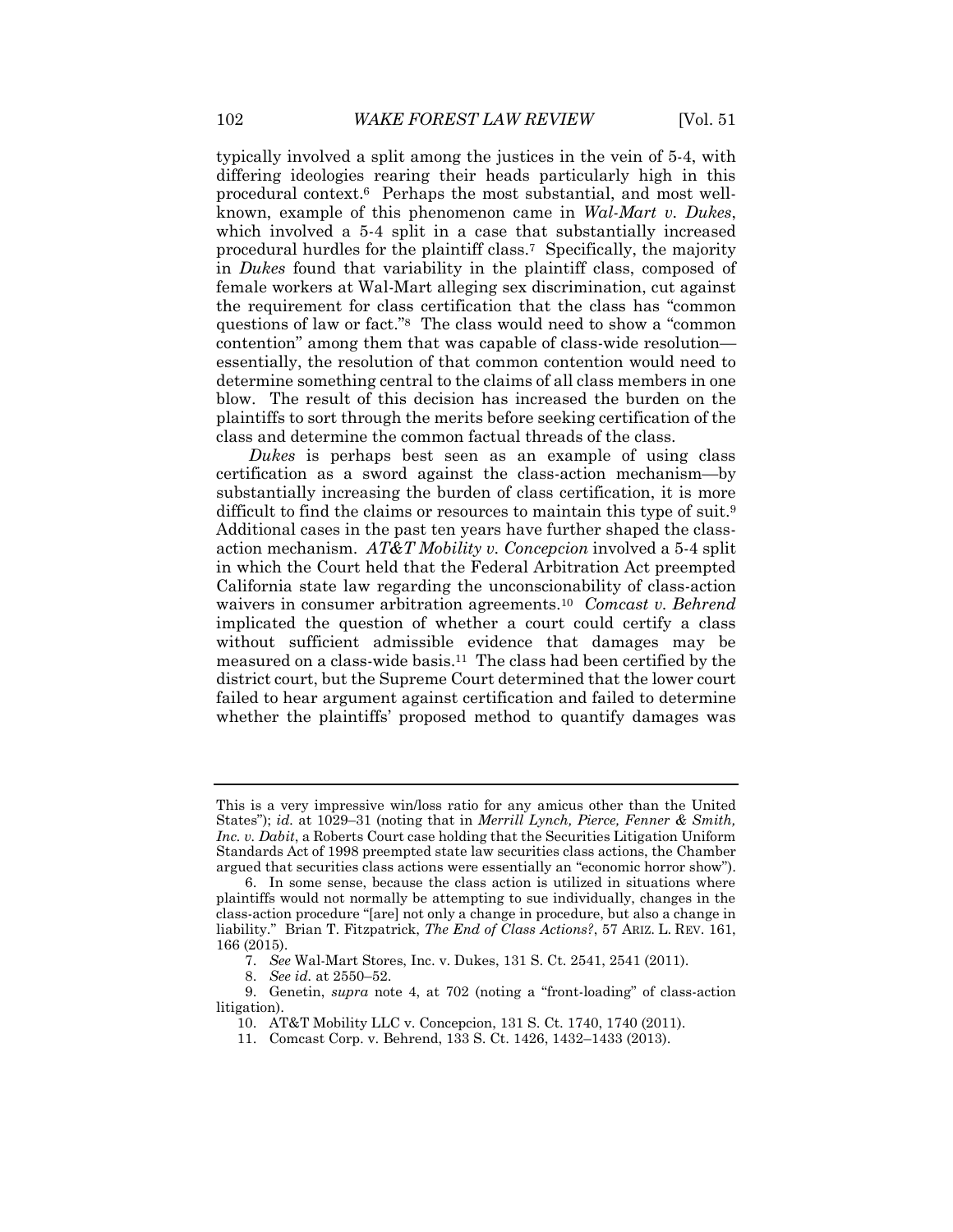mere speculation.12 Again, the issue of the merits at the time of class certification remained an important theme.

In some ways, the Roberts Court's fascination with class actions recognizes the importance of procedural questions in shaping the litigation system. The number of procedural questions addressed by the current Court has done much to shape an understanding of areas such as jurisdiction, relation back, removal, the *Erie* doctrine, and other important procedural topics.13 Further, the debate about class actions implicates certain societal concerns about access to justice, the cost of litigation and the role of attorneys in the court system.<sup>14</sup> While some predict the death of the class action in coming years,<sup>15</sup> other commentators have insisted that the class action will remain alive and well16—even through the latest round of Supreme Court picks.

## II. CURRENT CASES

Against the background of a "flurry" <sup>17</sup> of class-action cases, the Supreme Court heard three additional cases this term that will continue to shape the future of Rule 23 and class-action litigation. Each case provides ample opportunity for the Court to continue its recent history of limiting the ability to bring class actions.

In *Tyson Foods v. Bouaphakeo*, past and present employees of a meat-packing facility brought suit alleging that Tyson Foods unlawfully failed to pay overtime for pre- and post-shift activities that were required aspects of their jobs, including such activities as putting on protective gear and storing cutting knives.<sup>18</sup> The employees worked on the slaughter floor and processing floor of the plant, with each floor requiring different types of protective measures. Plaintiffs' expert testified that failure to compensate employees for equipping protective gear and other necessary work activities amounted to a failure to pay for eighteen to twenty-one minutes per day of compensable work. All totaled, the amount alleged

<sup>12.</sup> *Id.*

<sup>13.</sup> Howard M. Wasserman, *The Roberts Court and the Civil Procedure Revival*, 31 REV. LITIG. 313, 315–316 (2012) (collecting cases).

<sup>14.</sup> Fitzpatrick, *supra* note 6, at 193–195 (noting differing views from commentators on the role, importance, and future of the class action).

<sup>15.</sup> John Campbell, *Unprotected Class: Five Decisions, Five Justices, and Wholesale Change to Class Action Law*, 13 WYO. L. REV. 463, 463 (2013).

<sup>16.</sup> Cabraser, *supra* note 4, at 800–01 (although noting that class certification might now be more expensive).

<sup>17.</sup> Richard D. Freer, *Front-Loading, Avoidance, and Other Features of the Recent Supreme Court Class Action Jurisprudence*, 48 AKRON L. REV. 721, 721 (2015).

<sup>18.</sup> Brief for the United States as Amicus Curiae Supporting Respondents at 9, Tyson Foods, Inc. v. Bouaphakeo, No. 14-1146 (U.S. Sept. 29, 2015), http://www.scotusblog.com/wp-content/uploads/2015/10/14-1146\_amicus\_resp \_UnitedStates.authcheckdam.pdf.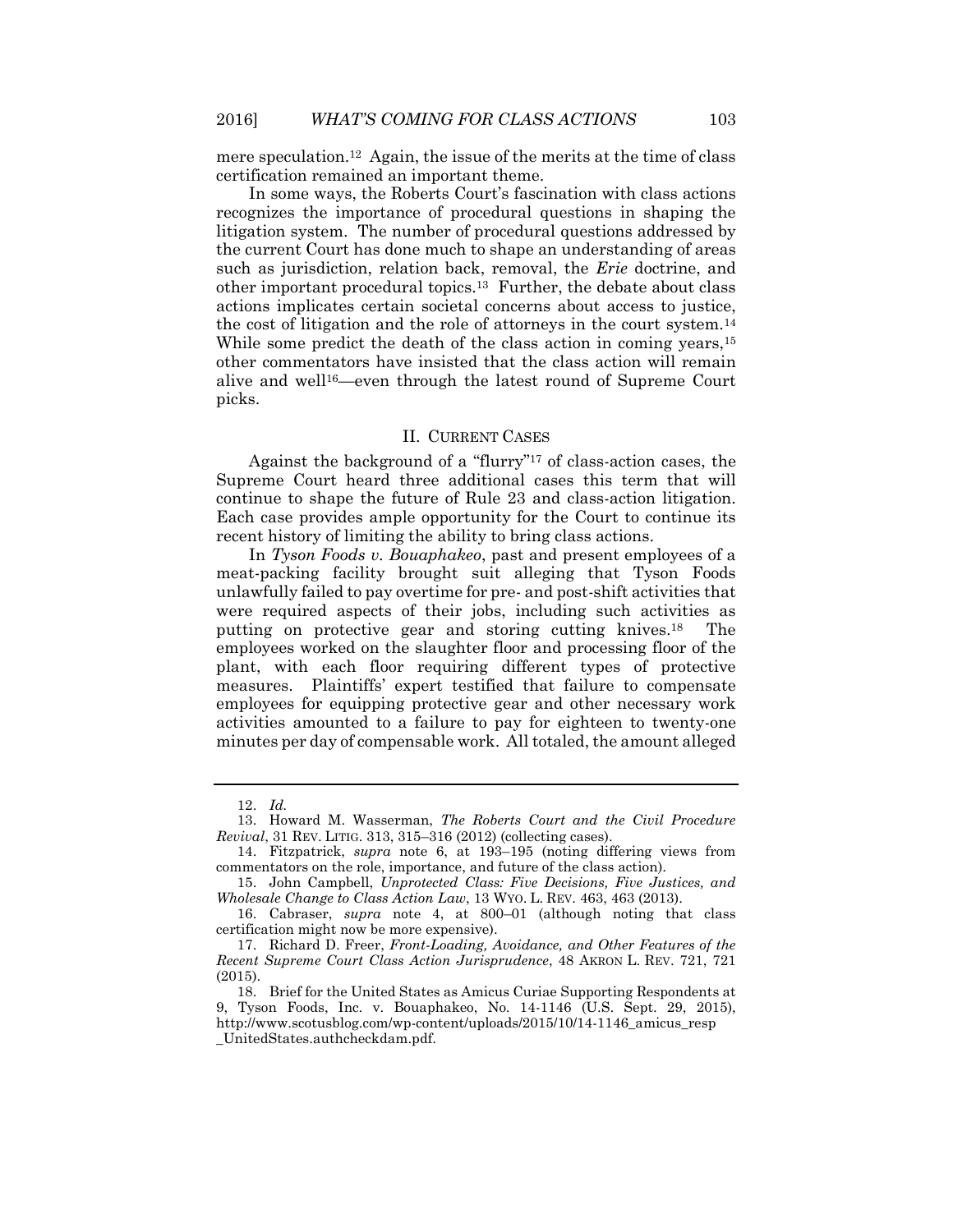to be owed to employees was \$6.7 million in unpaid overtime.19 On appeal before the Court are the issues of (1) whether plaintiffs' suit seeking unpaid overtime on behalf of employees at the meatprocessing plant was properly maintained as a class action under Federal Rule of Civil Procedure 23(b)(3) and (2) whether a Rule 23(b)(3) class action may be certified when the class members include individuals who may not have been harmed by the defendant.

*Tyson Foods* has drawn significant attention—despite its relatively low price tag—because the defendant seeks a particularly broad ruling that has the potential to affect the ability of plaintiffs to bring class actions. If the Court decides for Tyson Foods, class-action plaintiffs could be required to show actual injury for every individual plaintiff in the class action, a requirement that could be prohibitively expensive for plaintiffs' attorneys.<sup>20</sup> It would also have substantial impacts for statistical modeling, a common strategy for class-action plaintiffs when seeking class certification.

Additional cases to be decided by the Court also may change the ability to seek class certification. In *Spokeo v. Robins*, an individual brought a putative class-action suit against an online search company that disseminated erroneous information about him, including respondent's age and wealth, and that respondent was employed and was married with children.<sup>21</sup> The issue for the underlying class is whether the online search company's alleged violation of the Fair Credit Reporting Act (FCRA), 15 U.S.C. 1681 *et seq*., granted plaintiff Article III standing to pursue his claim. At the core of this case is whether a statutory violation of the FCRA is sufficient to confer standing without a showing of further harm to plaintiff. A decision in *Spokeo* might be a watershed moment for class actions as it will answer the question of whether injured class members have standing to recover statutory damages. This has the potential to implicate a number of other common class actions based on federal laws that provide a private right of action, including the Americans with Disabilities Act.

The final case the Court heard is *Campbell-Ewald v. Gomez*, which was decided last week on January 20, 2016. <sup>22</sup> A federal contractor working to promote U.S. Navy recruiting sent thousands of text messages to potential recruits, many of whom did not

<sup>19.</sup> *Id.* at 10.

<sup>20.</sup> *See* Richard Wolf, *Justices Tilt Towards Workers in Dressing Time Fight*, USA TODAY (Nov. 10, 2015, 1:17 PM), http://www.usatoday.com/story /news/2015/11/10/class-action-lawsuits-supreme-court-tyson/75316684/ (quoting David Gans, civil rights director at the Constitutional Accountability Center, stating that a ruling for the defendant in *Tyson Foods* might "close the courthouse doors on ordinary Americans").

<sup>21.</sup> Brief for the United States as Amicus Curiae Supporting Respondent at 4, Spokeo, Inc. v. Robins, No 13-1339 (U.S. Sept. 8, 2015), http://www.scotusblog.com/wp-content/uploads/2015/09/US-Brief.pdf.

<sup>22.</sup> Campbell-Ewald Co. v. Gomez, No. 14-857 (U.S. Jan. 20, 2016).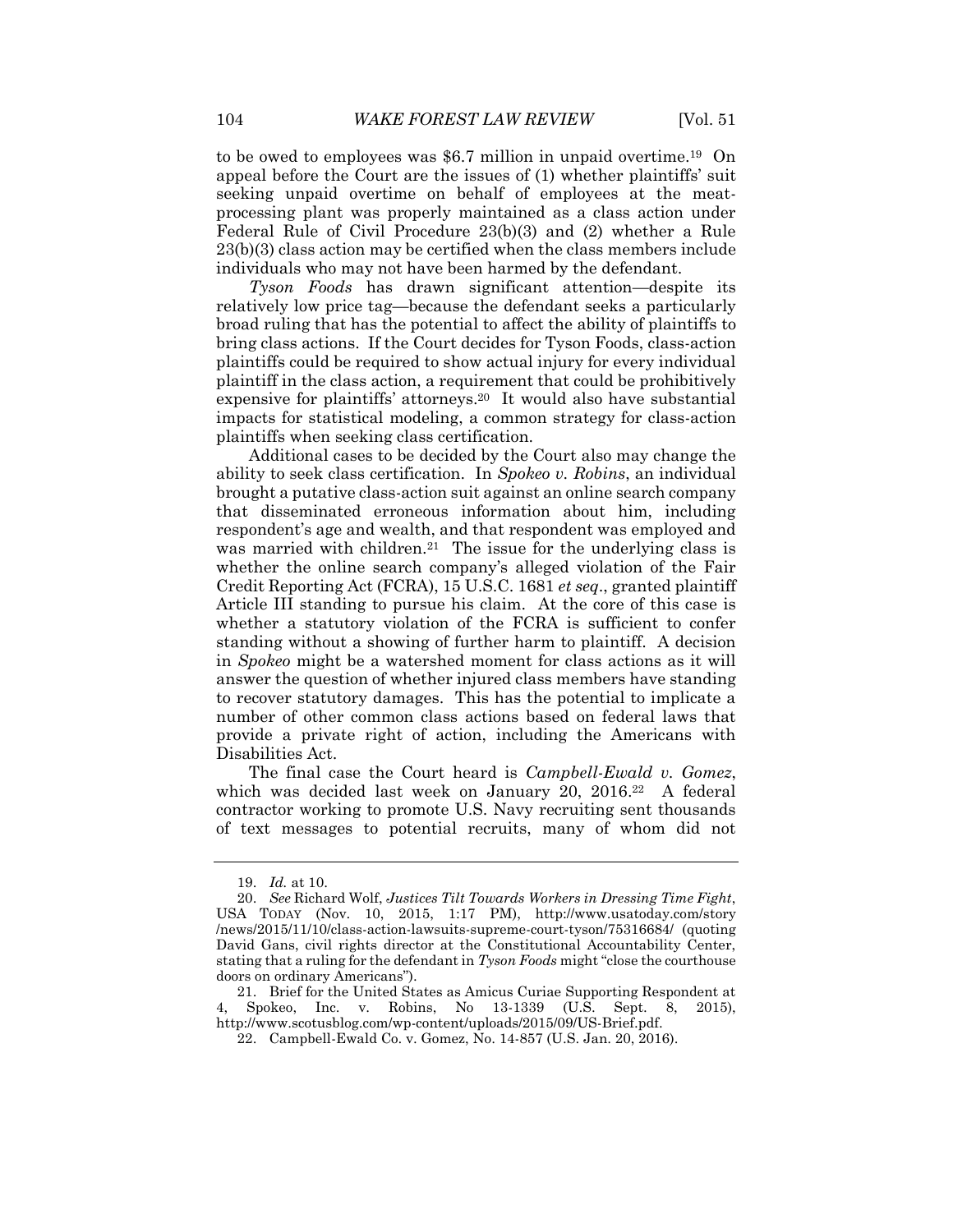authorize the contractor to send them messages. <sup>23</sup> Plaintiff's classaction complaint alleged that the contractor had violated the Telephone Consumer Protection Act of 1991 (TCPA), 47 U.S.C. 227 *et seq*., by sending the unauthorized text messages.<sup>24</sup> On appeal, the petitioner argued that the named plaintiff's claim became moot after petitioner offered to pay respondent-plaintiff an amount greater than the maximum damages he could have obtained through litigation, although respondent did not accept the offer of judgment. <sup>25</sup> Justice Kennedy noted the particular problem with the case at oral argument, stating that the defendant essentially wanted the Court "to write an opinion saying that a settlement offer is equivalent to a judgment." <sup>26</sup> In addition to implicating concerns under Federal Rule of Civil Procedure 68 regarding the effect of offers of judgment, the result in this case had the potential to determine whether defendants may "buy out" the named plaintiff in order to deter class certification. Writing for the majority, Justice Ginsburg reasoned that an unaccepted offer has no binding effect on either party, and that petitioner's unaccepted offer could therefore not moot the plaintiff's claim.<sup>27</sup>

At first glance, this may seem like a change of course in the Roberts Court's anti-class-action decisions. Yet, the Court left open a unilateral option for the defendant to "buy out" a named plaintiff:<sup>28</sup>

We need not, and do not, now decide whether the result would be different if a defendant deposits the full amount of the plaintiff's individual claim in an account payable to the plaintiff, and the court then enters judgment for the plaintiff in that amount. That question is appropriately reserved for a case in which it is not hypothetical.<sup>29</sup>

27. *Gomez*, slip op. at 1.

28. *See* Ronald Mann, *Opinion Analysis: Justices Deal Twin Blows to Class-Action Defendants*, SCOTUSBLOG (Jan. 21, 2016), http://www.scotusblog.com /2016/01/opinion-analysis-justices-deal-twin-blows-to-class-action-defendants/.

29. *Gomez*, slip op. at 11–12.

<sup>23.</sup> Brief for the United States as Amicus Curiae Supporting Respondent at 3, Campbell-Ewald Co. v. Gomez, No. 14-857 (U.S. Aug. 31, 2015), http://www.americanbar.org/content/dam/aba/publications/supreme\_court\_previ

ew/briefs\_2015\_2016/14-857\_amicus\_resp\_UnitedStates.authcheckdam.pdf. 24. Class Action Complaint & Demand for Jury Trial at 6, Campbell-Ewald

Co. v. Gomez, No. CV 10–02007 DMG (CWX) (S.D. Cal. Mar. 19, 2010), 2013 WL 655237.

<sup>25.</sup> Brief for Petitioner at 10, Campbell-Ewald Co. v. Gomez, No. 14-857 (U.S. July 16, 2015), http://www.americanbar.org/content/dam/aba /publications/supreme\_court\_preview/briefs\_2015\_2016/14-857\_pet .authcheckdam.pdf.

<sup>26.</sup> Ronald Mann, *Argument Analysis: Justices Struggle over Procedures for Forcing Settlement of Class Actions*, SCOTUSBLOG (Oct. 15, 2015, 2:52 PM), http://www.scotusblog.com/2015/10/argument-analysis-justices-struggle-over -procedures-for-forcing-settlement-of-class-actions/.